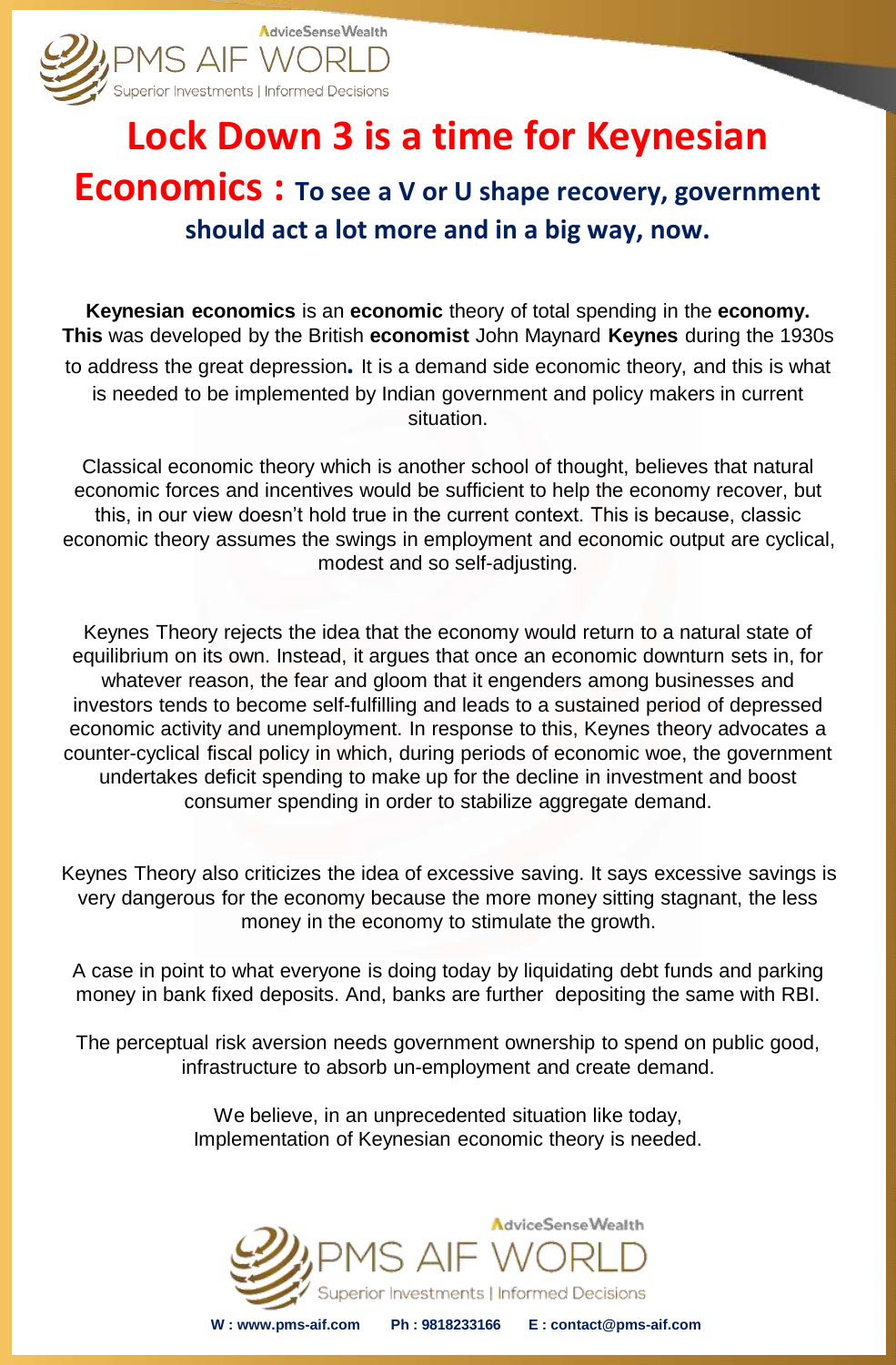

## **PMS AIF WORLD Market Commentary For informed investment decisions, log on to www.pmsaifworld.com**

April 2020 was a month when world faced many unknows - the foremost being negative crude price. A lot of people say that modern commerce is fragile, however letting crude see negative value was one of the best barometers of demand and supply based modern commerce.

Indian indices rebounded from their March 2020 lows albeit high liquidity in the global financial markets. The intermittent rally made investors more nervous than happy, and the buzz word in the markets these days is "BEAR Market RALLY, basically talking cues from the earlier falls (especially the 2008 one).

We at PMS AIF WORLD do not predict the market, and in our view Bear Rally or not, quality businesses and capable managements, keep making money for their investors and identifying quality portfolios is what we strive for.

As lock down is slowly opening, a lot is being debated and discussed over how the Indian markets and economy might react.

The simple chart below shows a survey of 620 districts in the country. We see most districts are in the orange zone and the bulk of pre-crisis GDP contribution and employment comes from Green and Orange zones. What this means is that the opening and revival of Indian businesses and markets in a planned and organized manner is highly possible.

We also believe that government needs to play a very big role in reviving the economy.

Govt has taken many timely initiatives and has always shown decisive & accommodative stance. But it needs to do a lot more.

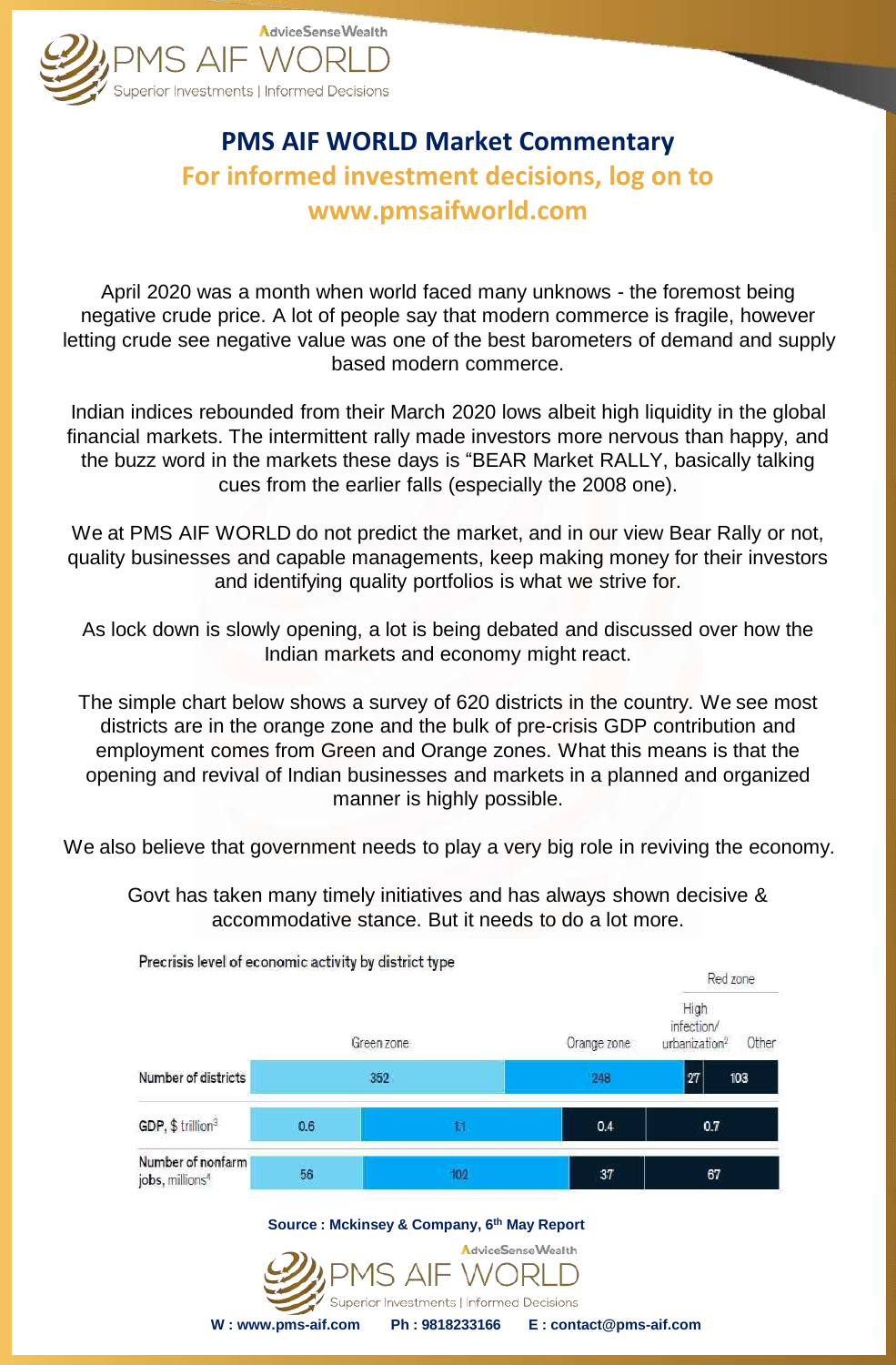# AdviceSenseWealth PMS AIF WORLD

## PMS PERFORMANCE 30Th APRIL

(ARRANGED IN THE ORDER OF LARGE, MID-SMALL, MULTI, THEMATIC, SECTORAL)

| <b>Large Cap Portfolios</b>        |                 |        |            |           |                |                          |                          |                          |           |  |  |
|------------------------------------|-----------------|--------|------------|-----------|----------------|--------------------------|--------------------------|--------------------------|-----------|--|--|
| <b>Strategy Name</b>               | <b>Category</b> | 1M     | 3M         | 6M        | <b>1Y</b>      | 2Y                       | <b>3Y</b>                | <b>5Y</b>                | <b>SI</b> |  |  |
| ACCURACAP ALPHA10                  | Large Cap       | 10.65% | $-8.47%$   | $-7.84%$  | $-2.13%$       | 0.73%                    | 6.50%                    | 8.31%                    | 13.08%    |  |  |
| ADITYA BIRLA CAPITAL TOP 200 CORE  | Large Cap       | 14.87% | $-13.31%$  | $-11.85%$ | $-3.42%$       | $-1.12%$                 | 5.04%                    | $\overline{\phantom{0}}$ | 7.93%     |  |  |
| ALCHEMY LEADERS OF TOMORROW        | Large Cap       | 10.40% | $-20.10%$  | $-20.00%$ | $-22.20%$      | $-15.70%$                | $\overline{\phantom{a}}$ | $\sim$                   | $-11.70%$ |  |  |
| ASIT C MEHTA ACE 50                | Large Cap       | 17.50% | $-18.70%$  | $-20.30%$ | $-23.70%$      |                          |                          | $\blacksquare$           | $-11.70%$ |  |  |
| <b>ASIT C MEHTA ACE 15</b>         | Large Cap       | 9.50%  | $-21.00%$  | $-23.20%$ | $-27.40%$      | $\overline{\phantom{a}}$ |                          | $\blacksquare$           | $-9.50%$  |  |  |
| CENTRUM BUILT TO LAST              | Large Cap       | 12.90% | $-17.10%$  | $-16.90%$ |                | $\overline{\phantom{a}}$ |                          | $\sim$                   | $-13.26%$ |  |  |
| <b>EMKAY'S 12</b>                  | Large Cap       | 10.50% | $-16.50%$  | $-17.00%$ | $\overline{a}$ | $\blacksquare$           | $\blacksquare$           |                          | 1.80%     |  |  |
| <b>EMKAY LEAD PMS</b>              | Large Cap       | 10.60% | $-16.10%$  | $-13.80%$ | $-0.40%$       | $\blacksquare$           | $\overline{\phantom{a}}$ | $\blacksquare$           | 8.80%     |  |  |
| <b>ICICI PRU LARGECAP POTFOLIO</b> | Large Cap       | 18.56% | $-15.63%$  | $-17.04%$ | $-16.65%$      | $-5.73%$                 | 0.01%                    | 3.20%                    | 7.68%     |  |  |
| <b>MOTILAL OSWAL VALUE</b>         | Large Cap       | 14.93% | $-20.43%$  | $-17.13%$ | $-8.43%$       | $-5.04%$                 | 0.50%                    | 3.41%                    | 20.38%    |  |  |
| NIPPON INDIA ABSOLUTE FREEDOM      | Large Cap       | 15.40% | $-18.00%$  | $-15.80%$ | $-10.20%$      | $-2.60%$                 | $-0.40%$                 | 5.70%                    | 13.30%    |  |  |
| RIGHT HORIZONS BUSINESS LEADER     | Large Cap       | 15.22% | $-15.29%$  | $-15.80%$ | $-13.43%$      |                          |                          |                          | $-11.91%$ |  |  |
| SANCTUM OLYMPIANS*                 | Large Cap       | 11.10% | $-14.80%$  | $-13.70%$ | $-5.60%$       | 0.60%                    | 6.60%                    | $\blacksquare$           | 5.40%     |  |  |
| TATA PMS BLUE CHIP PLUS STRATEGY   | Large Cap       | 11.60% | $-13.60%$  | $-12.30%$ | $-6.20%$       | $-1.80%$                 | 3.30%                    | 4.50%                    | 8.20%     |  |  |
| TATA PMS BLUE CHIP STRATEGY        | Large Cap       | 10.20% | $-18.60\%$ | $-17.30%$ | $-12.60%$      | $-5.10%$                 | 1.80%                    | 4.70%                    | 8.90%     |  |  |
| TRIVANTAGE CAPITAL RESURGENT       | Large Cap       | 13.20% | $-30.20%$  | $-26.60%$ | $-26.60%$      | $-18.30%$                | $-10.80%$                | $\blacksquare$           | 10.20%    |  |  |
| TRIVANTAGE CAPITAL SUPER SIX       | Large Cap       | 14.10% | $-31.30%$  | $-27.60%$ | $-24.60%$      | $-10.50%$                | $-3.73%$                 | $\blacksquare$           | 4.50%     |  |  |
| WHITE OAK INDIA EQUITY PORTFOLIO   | Large Cap       | 12.40% | $-15.00%$  | $-9.20%$  | $-3.00%$       | $-0.09%$                 |                          |                          | $-0.10%$  |  |  |
|                                    |                 |        |            |           |                |                          |                          |                          |           |  |  |

#### **Mid / Small Cap Portfolios**

| <b>Strategy Name</b>               | <b>Category</b> | 1M     | 3M         | 6M                    | <b>1Y</b>      | <b>2Y</b>      | <b>3Y</b>                | <b>5Y</b>      | SI        |
|------------------------------------|-----------------|--------|------------|-----------------------|----------------|----------------|--------------------------|----------------|-----------|
| ABANS SMART BETA PORTFOLIO         | Mid & Small     | 14.07% |            | $-17.70\%$ $-11.93\%$ | $-3.46%$       |                |                          |                |           |
| <b>ACCURACAP PICO POWER</b>        | Mid & Small Cap | 13.41% | $-18.15%$  | $-11.94%$             | $-14.71%$      | $-20.99%$      | $-7.27%$                 | 2.12%          | 16.56%    |
| ADITYA BIRLA CAPITAL SSP           | Small & Mid Cap | 11.03% |            | $-23.89\%$ $-19.34\%$ | $-19.33%$      | $-19.51%$      | $-8.86%$                 | 2.40%          | 11.86%    |
| <b>AMBIT EMERGING GIANTS</b>       | Mid & Small Cap | 13.40% | $-20.30%$  | $-16.40%$             | $-12.60%$      |                | 3.80%                    |                | 7.40%     |
| AMBIT GOOD AND CLEAN               | Mid & Small Cap | 18.80% | $-13.60%$  | 0.10%                 | $-0.80%$       | $\blacksquare$ | $\overline{\phantom{a}}$ | $\blacksquare$ | $-2.20%$  |
| ASIT C MEHTA ACE MIDCAP            | Mid & Small Cap | 17.20% | $-14.50%$  | $-8.50%$              | $-6.20%$       |                |                          | $\blacksquare$ | $-4.80%$  |
| <b>CENTRUM DEEP VALUE</b>          | Mid & Small Cap | 11.80% | $-22.60\%$ | $-12.80%$             | $-4.10%$       | $-7.10%$       | $-1.00%$                 | $\blacksquare$ | 6.50%     |
| <b>CENTRUM MICROCAP</b>            | Mid & Small Cap | 10.20% | $-27.20%$  | $-20.50%$             | $-16.80%$      | $-19.30%$      | $-6.20%$                 |                | $-0.30%$  |
| <b>CENTRUM MULTI BAGGER</b>        | Mid & Small Cap | 11.70% | $-25.00\%$ | $-15.60%$             | $-11.40%$      | $-10.80%$      | $-2.90%$                 | 2.50%          | 13.68%    |
| <b>CENTRUM GOOD TO TREAT</b>       | Mid & Small Cap | 11.30% | $-27.30\%$ | $-18.30%$             | $\blacksquare$ | ÷,             | $\overline{a}$           | $\blacksquare$ | $-15.04%$ |
| EDELWEISS FOCUSED SMALLCAP         | Mid & Small Cap | 14.00% |            | $-21.50\%$ $-11.50\%$ | $-18.90%$      | $-20.30%$      | $-11.10\%$               |                | $-2.20%$  |
| <b>EQUIRUS LONG HORIZON FUND</b>   | Mid & Small Cap | 24.38% | $-21.71%$  | $-6.81%$              | $-8.41%$       | $-12.40%$      | 6.20%                    |                | 9.36%     |
| KOTAK SMALL & MID CAP              | Small Cap       | 11.80% | $-25.50\%$ | $-20.60%$             | $-30.00\%$     | $-23.70%$      | $-13.00\%$ 0.20%         |                | 9.20%     |
| <b>MARCELLUS LITTLE CHAMPS</b>     | Small Cap       | 17.40% | $-9.80%$   | 2.10%                 |                |                |                          |                | 8.00%     |
| MOTILAL OSWAL FOCUSED MIDCAP       | Mid & Small Cap | 14.63% | $-11.49%$  |                       |                |                |                          |                | $-9.20%$  |
| MOTILAL OSWAL IOP 1                | Mid & Small Cap | 10.13% | $-31.03%$  | $-21.96%$             | $-27.89%$      | $-21.96%$      | $-14.27%$                | 0.54%          | 7.66%     |
| MOTILAL OSWAL IOP 2                | Mid & Small Cap | 16.28% | $-26.49%$  | $-18.63%$             | $-24.89%$      | $-22.49%$      |                          |                | $-16.04%$ |
| NIPPON INDIA EMERGING INDIA        | Mid & Small Cap | 9.70%  | $-22.50\%$ | $-11.90%$             | $-10.40%$      | $-10.70%$      | $-2.70%$                 |                | 1.20%     |
| <b>PGIM PHOENIX</b>                | Mid & Small Cap | 12.51% | $-25.21%$  | $-22.41%$             | $-29.94%$      | $-20.73%$      | $-10.70%$                | $\blacksquare$ | $-3.45%$  |
| PRABHUDAS LILADHER FORTUNE         | Small Cap       | 8.60%  | $-29.50\%$ | $-25.60%$             | $-29.40%$      | $-24.20%$      | $\blacksquare$           | $\blacksquare$ | $-15.60%$ |
| <b>QRC LONG TERM OPPORTUNITIES</b> | Mid & Small Cap | 8.00%  | $-17.80\%$ | $-11.60%$             | $-12.60%$      | $-6.10%$       | $\mathbf{u}$             | $\blacksquare$ | $-4.90%$  |
| RIGHT HORIZONS INDIA UNDER SERVED  | Mid & Small Cap | 16.54% | $-25.27%$  | $-20.99%$             | $-26.71%$      | $-19.44%$      | $-11.24\%$ 0.01%         |                | 8.57%     |
| RIGHT HORIZONS SUPER VALUE         | Mid & Small Cap | 14.07% | $-20.62%$  | $-15.72%$             | $-16.96%$      | ÷,             |                          |                | $-19.27%$ |
| SAGEONE CORE PORTFOLIO             | Mid & Small Cap | 14.20% | $-20.60\%$ | $-13.80%$             | $-12.70\%$     | $-15.70%$      | $-2.20%$                 | 5.20%          | 31.90%    |
| SAGEONE DIVERSIFIED PORTFOLIO      | Mid & Small Cap | 14.00% | $-21.30\%$ | $-16.50%$             | $-16.60%$      | $-14.50%$      | $-1.50%$                 |                | 1.80%     |
| SAGEONE SMALL/MICRO CAP            | Mid & Small Cap | 14.40% | $-14.00%$  | $-6.00%$              | $-3.60%$       |                |                          |                | $-4.90%$  |
| SUNDARAM MICROCAP PORTFOLIO        | Small Cap       | 13.50% | $-28.90\%$ | $-24.30%$             | $-27.90%$      | $-22.70%$      | $-11.80%$                | 0.50%          | 10.10%    |
| SUNDARAM S.E.L.F                   | Mid & Small Cap | 11.10% | $-23.70%$  | $-13.20%$             | $-11.40%$      | $-9.80%$       | $-1.40%$                 | 5.00%          | 13.30%    |
| <b>TAMOHARA TLES</b>               | Small & Mid Cap | 6.66%  | $-19.00\%$ | $-16.73%$             | $-16.06\%$     | $-14.95%$      | $-4.28%$                 |                | 2.31%     |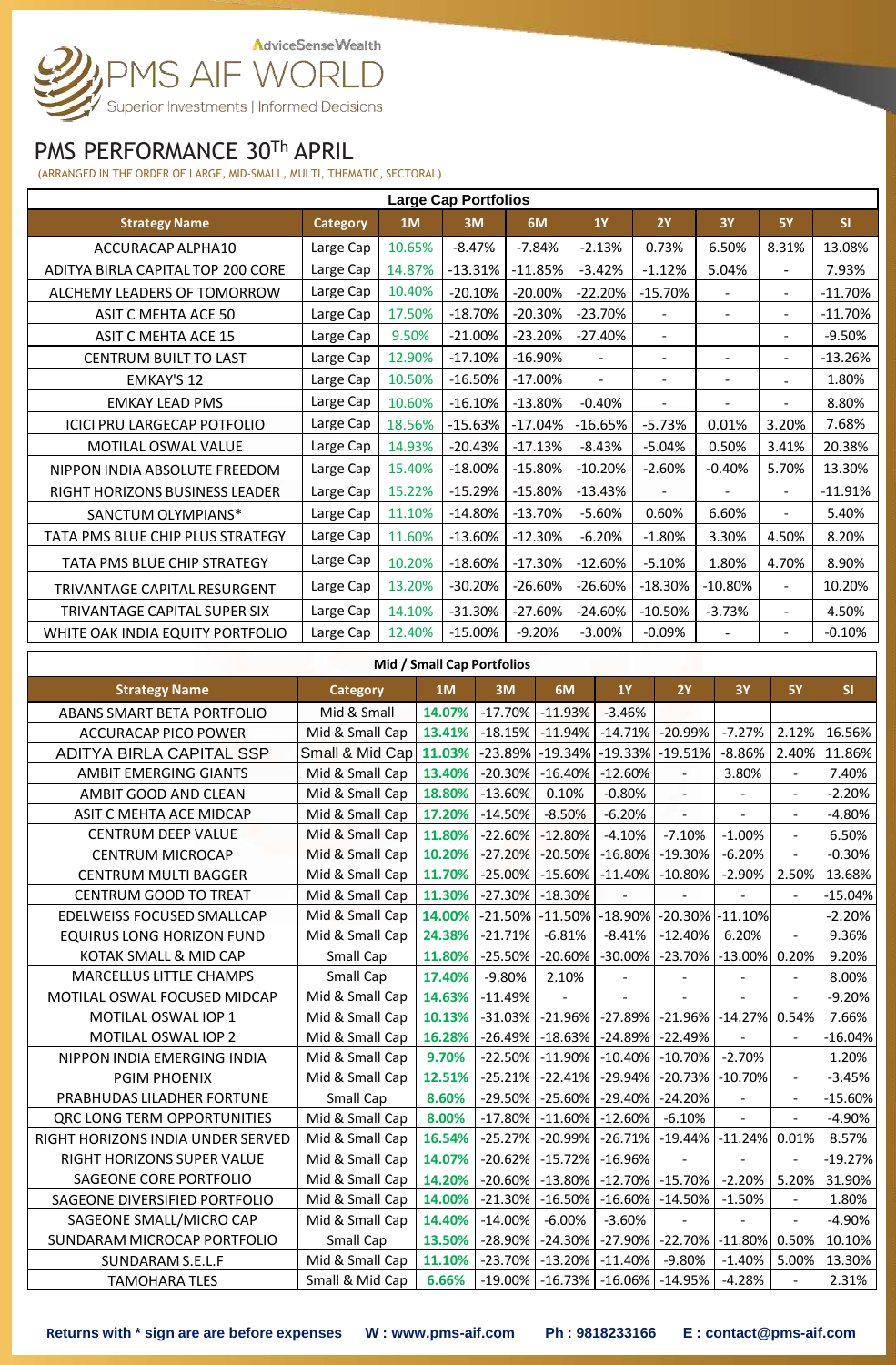

### PMS PERFORMANCE 30Th APRIL

(ARRANGED IN THE ORDER OF LARGECAP, MIDCAP AND MULTICAP)

| <b>Multi Cap Portfolios</b>                          |                 |                  |            |                                             |                          |                          |                          |                          |                   |  |  |
|------------------------------------------------------|-----------------|------------------|------------|---------------------------------------------|--------------------------|--------------------------|--------------------------|--------------------------|-------------------|--|--|
| <b>Strategy Name</b>                                 | <b>Category</b> | 1M               | 3M         | 6M                                          | <b>1Y</b>                | <b>2Y</b>                | <b>3Y</b>                | <b>5Y</b>                | SI                |  |  |
| 2POINT2 LONG TERM VALUE FUND                         | Multi Cap       | 14.80%           | $-25.40%$  | $-14.00%$                                   | $-12.20%$                | $-6.30%$                 | 4.40%                    | $\blacksquare$           | 10.60%            |  |  |
| ACCURACAP ALPHAGEN                                   | Multi Cap       | 13.03%           | $-11.50%$  | $-8.77%$                                    | $-7.54%$                 | $-11.09%$                | 0.17%                    | $\blacksquare$           | 5.98%             |  |  |
| ADITYA BIRLA CAPITAL CORE                            | Multi Cap       |                  |            |                                             |                          |                          |                          |                          |                   |  |  |
| <b>EQUITY</b>                                        |                 | 12.53%           |            | $-20.46\%$ $-18.28\%$ $-13.71\%$ $-13.68\%$ |                          |                          | $-6.52%$                 | 3.28%                    | 13.94%            |  |  |
| ADITYA BIRLA CAPITAL SPECIAL                         | Multi Cap       |                  |            | $-15.11\%$ $-12.30\%$                       |                          |                          |                          |                          |                   |  |  |
| <b>OPP</b><br><b>ADITYA BIRLA CAPITAL INNOVATION</b> | Multi Cap       | 11.55%<br>16.20% | $-12.08%$  | $-8.44%$                                    | $-3.95%$<br>$-0.27%$     | 3.90%                    | $\overline{\phantom{a}}$ | $\overline{\phantom{a}}$ | $-0.78%$<br>3.90% |  |  |
| ADITYA BIRLA MONEY CORE & SATELLITE                  | Multi Cap       | 11.86%           | $-20.89%$  | -17.10%   -11.97%   -15.06%                 |                          |                          | $-2.56%$                 | <b>NA</b>                | 5.18%             |  |  |
| <b>ALCHEMY HIGH GROWTH</b>                           | Multi Cap       | 7.90%            | -25.90%    | $-26.70%$                                   | $-26.10\%$               | $-16.00%$                | $-6.30%$                 | 3.10%                    | 20.20%            |  |  |
| ALCHEMY SELECT STOCK                                 | Multi Cap       | 9.30%            | $-26.50%$  | $-26.10%$                                   | $-24.90\%$               | $-13.30%$                | $-2.60%$                 | 5.30%                    | 17.50%            |  |  |
| ALFAACCURATE AAA PMS                                 | Multi Cap       | 12.80%           | $-17.50%$  | $-12.30\%$ $-11.80\%$ $-12.00\%$            |                          |                          | $-1.20%$                 | 6.50%                    | 14.60%            |  |  |
| ALFACCURATE AAA FOCUS PLAN                           | Multi Cap       | 12.78%           | $-16.54%$  | $-12.88%$                                   | $-8.07%$                 | $-8.02%$                 | 0.87%                    | 6.82%                    |                   |  |  |
| AMBIT COFFEE CAN                                     | Multi Cap       | 8.20%            | $-10.30%$  | $-7.10%$                                    | 10.70%                   | 9.50%                    | $\frac{1}{2}$            | $\blacksquare$           | 17.30%            |  |  |
| ASIT C MEHTA ACE ALLOCATOR                           | Multi Cap       | 9.30%            | $-19.90%$  | $-17.80%$                                   | $-24.50%$                |                          |                          | $\blacksquare$           | $-16.40%$         |  |  |
| ASIT C MEHTA ACE MULTICAP                            | Multi Cap       | 11.80%           | $-26.20%$  | $-23.70%$                                   | $-28.40%$                | $\blacksquare$           |                          | $\blacksquare$           | $-20.50%$         |  |  |
| ASIT C MEHTA ACE REGULAR INCOME                      | Multi Cap       | 10.50%           | $-19.40%$  | $-18.40%$                                   | $-22.00%$                | $\overline{\phantom{a}}$ | $\overline{\phantom{a}}$ | $\blacksquare$           | $-13.30%$         |  |  |
| ASK GROWTH STRATEGY                                  | Multi Cap       | 11.60%           | $-15.10%$  | $-14.70%$                                   | $-4.30%$                 | $-4.30%$                 | 2.90%                    | 9.30%                    | 18.70%            |  |  |
| <b>ASK IEP</b>                                       | Multi Cap       | 11.10%           | $-18.70%$  | $-15.10%$                                   | $-8.60%$                 | $-3.60%$                 | 3.40%                    | 7.40%                    | 15.90%            |  |  |
| ASK INDIA SELECT PORTFOLIO (ISP)                     | Multi Cap       | 11.20%           | $-16.40%$  | $-16.50%$                                   | $-6.00%$                 | $-4.20%$                 | 1.50%                    | 7.10%                    | 17.40%            |  |  |
| <b>AXIS BRAND EQUITY</b>                             | Multi Cap       | 9.27%            | $-17.58%$  | $-15.92%$                                   | $-5.63%$                 | $-2.41%$                 | 5.62%                    |                          | 6.48%             |  |  |
| <b>AXIS CORE &amp; SATELLITE</b>                     | Multi Cap       | 9.66%            | $-13.71%$  | $-16.36%$                                   |                          |                          |                          |                          | $-16.25%$         |  |  |
| BASANT MAHESHWARI EQUITY FUND                        | Multi Cap       | 3.24%            | $-27.63%$  | $-26.38%$                                   | $-11.04%$                |                          |                          |                          | 12.37%            |  |  |
| <b>BUOYANT CAPITAL OPP MULTI-CAP</b>                 | Multi Cap       | 14.8%            | $-25.4%$   | $-14.0%$                                    | $-12.2%$                 | $-6.3%$                  | 4.4%                     | $\overline{\phantom{a}}$ | 10.6%             |  |  |
| CAPGROW CAPITAL GROWTH                               | Multi Cap       | 12.82%           | $-27.73%$  | $-22.57%$                                   | $-23.92%$                | $\blacksquare$           |                          | $\blacksquare$           | $-12.29%$         |  |  |
| CAPGROW CAPITAL SPECIAL SITUATION                    | Multi Cap       | 11.73%           | $-30.87%$  | $-12.86%$                                   | $-29.45%$                | $\blacksquare$           | $\blacksquare$           |                          | $-15.60%$         |  |  |
| CENTRUM WEALTH CREATOR                               | Multi Cap       | 11.00%           | $-23.20%$  | $-20.30%$                                   | $-15.40%$                | $-8.40%$                 | $-4.50%$                 | 1.48%                    | 11.43%            |  |  |
| <b>CREST WEALTH EMERGING BLUECHIP</b>                | Multi Cap       | 17.10%           | $-21.80%$  | $-18.50%$                                   | $-16.30%$                | $-15.20%$                | $-7.50%$                 | $\omega$                 | 4.30%             |  |  |
| DALAL & BROACHA LONG TERM GROWTH                     | Multi Cap       | 13.61%           | $-17.52%$  | $-12.92%$                                   | $-1.15%$                 | $-3.66%$                 | 1.63%                    | 4.46%                    | 9.09%             |  |  |
| FIRST GLOBAL INDIA SUPER 50                          | Multi Cap       | 15.04%           | $-1.24%$   |                                             |                          |                          |                          |                          |                   |  |  |
| <b>GIRIK MULTICAP GROWTH STRATEGY</b>                | Multi Cap       | 9.09%            | $-7.12%$   | $-0.92%$                                    | 3.64%                    | $-7.17%$                 | 4.57%                    |                          | 12.53% 18.14%     |  |  |
| <b>GREEN PORTFOLIO -MNC ADVANTAGE FUN</b>            | Multi Cap       | 8.00%            | $-12.00\%$ | $-11.79%$                                   | $\overline{\phantom{a}}$ | $\blacksquare$           | $\blacksquare$           | $\blacksquare$           | $-11.23%$         |  |  |
| <b>GREEN PORTFOLIO-DIVIDEND YIELD FUND</b>           | Multi Cap       | 13.99%           | $-8.95%$   | $-7.84%$                                    |                          |                          |                          |                          | $-7.22%$          |  |  |
| <b>ICICI PRU CONTRA PORTFOLIO</b>                    | Multi Cap       | 16.36%           | $-17.88%$  | $-15.27\%$ $-14.46\%$                       |                          |                          |                          |                          | $-6.5%$           |  |  |
| <b>ICICI PRU FLEXICAP PORTFOLIO</b>                  | Multi Cap       | 13.15%           | $-22.20%$  | $-16.78\%$ $-11.31\%$                       |                          | $-7.58%$                 | $-1.04%$                 | 4.26%                    | 9.22%             |  |  |
| <b>ICICI PRU VALUE PORTFOLIO</b>                     | Multi Cap       | 8.37%            | $-18.39%$  | $-13.79\%$ $-14.53\%$                       |                          | $-9.68%$                 | $-1.59%$                 | 2.37%                    | 11.14%            |  |  |
| <b>IDFC NEO EQUITY PORTFOLIO*</b>                    | Multi Cap       | 13.14%           | $-10.58%$  | $-6.72%$                                    | 0.01%                    | $-7.24%$                 |                          |                          | 1.14%             |  |  |
| <b>IIFL MULTICAP</b>                                 | Multi Cap       | 14.85%           | -21.04%    | -15.09%                                     | $-6.96%$                 | 2.17%                    | 5.80%                    | 13.19%                   | 13.43%            |  |  |
| <b>IIFL MULTICAP ADVANTAGE</b>                       | Multi Cap       | 9.28%            | $-8.07%$   | $-3.06%$                                    | 5.32%                    | 7.31%                    |                          | $\blacksquare$           | 7.11%             |  |  |
| JOINDRE VALUE FUND                                   | Multi Cap       | 11.79%           | $-12.73%$  | $-9.38%$                                    | $-1.49%$                 |                          |                          | $\blacksquare$           | 2.90%             |  |  |
| KARMA CAPITAL LONG ONLY                              | Multi Cap       | 25.00%           | $-32.50%$  | $-29.10%$                                   | $-34.90\%$               | $-29.90\%$               | $-15.60%$                | 0.80%                    | 9.40%             |  |  |
| KOTAK SPECIAL SITUATION SERIES-1                     | Multi Cap       | 12.80%           | $-29.60%$  | $-25.20%$                                   | $-32.00\%$               | $-26.70%$                | $-16.30%$                | $-3.30%$                 | 7.20%             |  |  |
| KOTAK SPECIAL SITUATION SERIES-2                     | Multi Cap       | 10.10%           | -26.40%    | $-22.40%$                                   | $-26.20%$                | $-21.20%$                |                          | $\blacksquare$           | -15.80%           |  |  |
| KRIIS MULTICAP ADVANTAGE FUND                        | Multi Cap       | 12.70%           | $-21.00\%$ | $-10.50%$                                   |                          |                          |                          | $\blacksquare$           | 8.16%             |  |  |
| <b>MARATHON MEGA TRENDS</b>                          | Multi Cap       | 13.08%           | $-14.64%$  | $-10.84%$                                   | $-0.18%$                 | $-0.06%$                 | $\blacksquare$           | $\overline{\phantom{a}}$ | $-0.06%$          |  |  |
| MARCELLUS CONSISTENT COMPOUNDERS                     | Multi Cap       | 8.50%            | $-10.10%$  | $-4.90%$                                    | 16.60%                   | $\overline{\phantom{0}}$ |                          |                          | 15.50%            |  |  |
| MOAT FINANCIAL SATVIK PORTFOLIO                      | Multi Cap       | 8.32%            | $-23.04%$  | $-21.69%$                                   | $-21.30\%$               | $-20.00\%$               | $-14.23%$                | $-4.98%$                 | 2.18%             |  |  |
| MOTILAL OSWAL BOP                                    | Multi Cap       | 10.92%           | -19.26%    | $-18.62%$                                   | $-6.64%$                 | $-5.14%$                 | $\frac{1}{2}$            | $\blacksquare$           | $-3.18%$          |  |  |
| MOTILAL OSWAL NTDOP<br>NARNOLIA INDIA 3T             | Multi Cap       | 9.35%            | $-22.18%$  | $-20.50%$                                   | $-17.36%$                | $-10.79%$                | $-2.96%$<br>0.30%        | 6.36%<br>9.10%           | 13.29%            |  |  |
|                                                      | Multi Cap       | 14.00%           | $-18.00\%$ | $-15.70\%$   $-14.30\%$   $-10.10\%$        |                          |                          |                          |                          | 15.80%            |  |  |

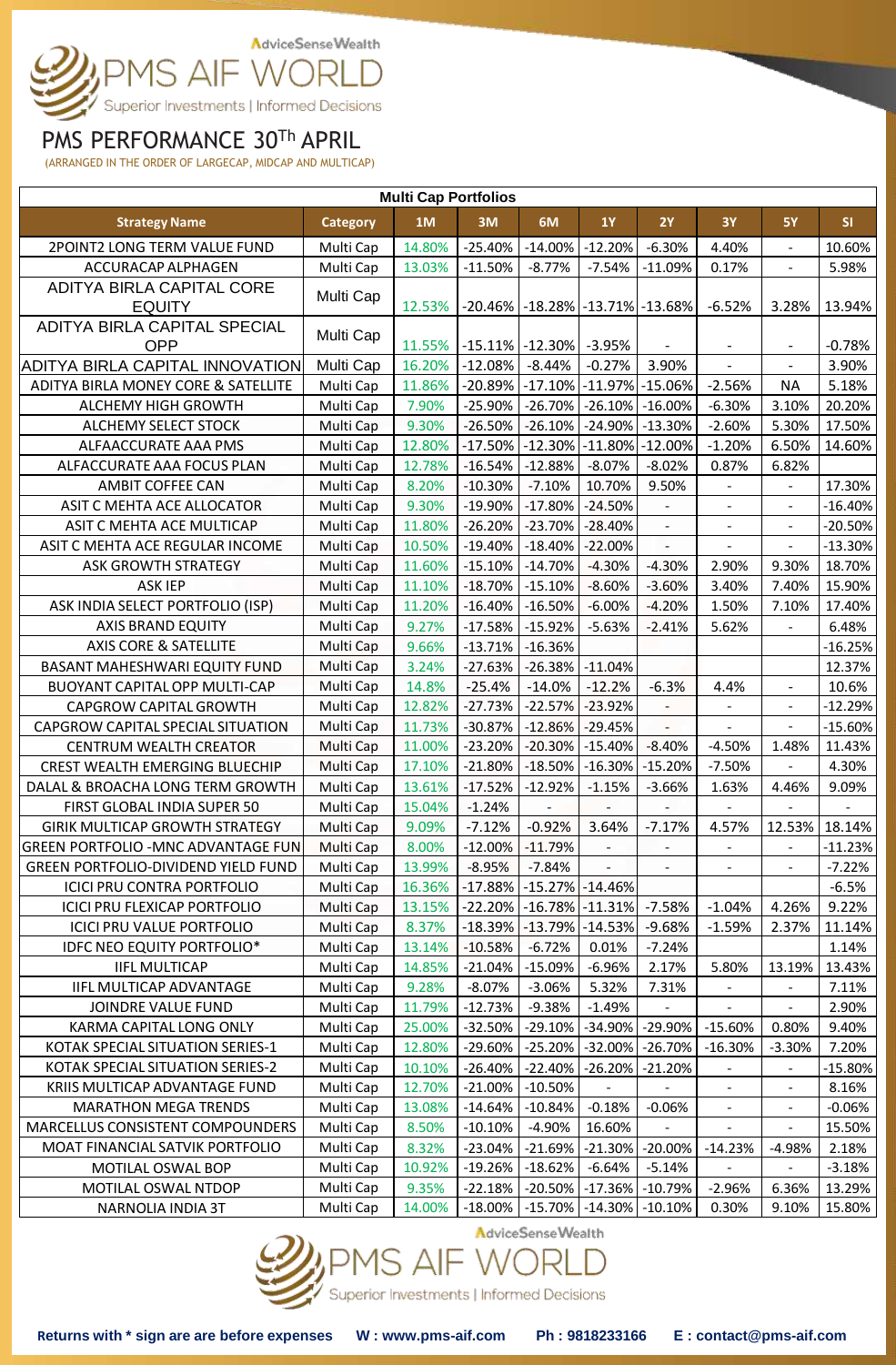

### PMS PERFORMANCE 30Th April

(ARRANGED IN THE ORDER OF LARGECAP, MIDCAP AND MULTICAP)

| <b>Multi Cap Portfolios (Continued)</b> |                 |        |           |           |           |                |                          |                          |           |  |  |
|-----------------------------------------|-----------------|--------|-----------|-----------|-----------|----------------|--------------------------|--------------------------|-----------|--|--|
| <b>Strategy Name</b>                    | <b>Category</b> | 1M     | 3M        | 6M        | <b>1Y</b> | 2Y             | <b>3Y</b>                | <b>5Y</b>                | SI        |  |  |
| <b>NIPPON INDIA ETP</b>                 | Multi Cap       | 11.60% | $-21.10%$ | $-16.90%$ | $-11.70%$ |                |                          |                          | 2.20%     |  |  |
| NIPPON INDIA HIGH CONVICTION            | Multi Cap       | 15.70% | $-13.00%$ | $-8.40%$  | $-1.70%$  | $-0.60%$       | 1.40%                    | 8.20%                    | 14.40%    |  |  |
| NJ ADVISORY BLUECHIP                    | Multi Cap       | 11.62% | $-7.21%$  | $-4.83%$  | $-3.09%$  | $-1.87%$       | $\blacksquare$           | $\overline{\phantom{0}}$ | 2.72%     |  |  |
| <b>03 CORE VALUE - CONCENTRATED</b>     | Multi Cap       | 11.41% | $-15.11%$ | $-18.77%$ | $-13.33%$ |                |                          |                          | $-13.70%$ |  |  |
| <b>03 CORE VALUE - REGULAR</b>          | Multi Cap       | 12.51% | $-16.61%$ | $-17.76%$ |           |                | $\overline{\phantom{a}}$ | $\overline{a}$           | $-11.37%$ |  |  |
| PGIM CORE EQUITY PORTFOLIO              | Multi Cap       | 10.79% | $-15.38%$ | $-16.26%$ | $-14.82%$ | $-8.55%$       | $-2.99%$                 | 2.56%                    | 11.16%    |  |  |
| PHILLIP SIGNATURE INDIA PORTFOLIO       | Multi Cap       | 14.50% | $-20.06%$ | $-13.85%$ | $-9.43%$  | $-4.02%$       | 1.58%                    |                          | 7.32%     |  |  |
| PURNARTHA RESEARCH & ADVISORY*#         | Multi Cap       | 11.45% | $-25.91%$ | $-16.77%$ | $-3.26%$  | $-1.44%$       | 8.64%                    | 15.75%                   | 38.41%    |  |  |
| PRABHUDAS LILADHER EQUIGROW             | Multi Cap       | 12.50% | $-27.40%$ | $-18.70%$ | $-13.50%$ | $-8.40%$       | 0.70%                    | 6.70%                    | 15.40%    |  |  |
| PRABHUDAS LILADHER MULTI CAP            | Multi Cap       | 12.20% | $-20.00%$ | $-18.40%$ | $-12.10%$ | $-9.30%$       | 5.70%                    | 11.60%                   | 20.70%    |  |  |
| <b>QUEST FOCUS PMS</b>                  | Multi Cap       | 12.90% | $-20.30%$ | $-18.10%$ | $-23.90%$ | $-22.30%$      | $-7.10%$                 |                          | 3.10%     |  |  |
| QUESTINVESTMENT ADVISORS FLAGSHIP       | Multi Cap       | 14.90% | $-15.30%$ | $-9.30%$  | $-14.70%$ | $-13.20%$      | $-3.60%$                 | 6.40%                    | 14.30%    |  |  |
| QUEST INVESTMENT ADVISORS MULTICAP      | Multi Cap       | 12.60% | $-19.40%$ | $-14.70%$ | $-20.20%$ | $-20.20%$      | $-8.10%$                 | 4.20%                    | 6.90%     |  |  |
| RIGHT HORIZONS ALPHABOTS INDIA          | Multi Cap       | 11.48% | $-16.89%$ | $-18.25%$ | $-16.67$  | $\overline{a}$ | $\overline{a}$           | ÷,                       | $-16.67%$ |  |  |
| RIGHT HORIZONS FLEXICAP                 | Multi Cap       | 14.88% | $-13.48%$ | $-11.56%$ | $-8.50%$  |                |                          |                          | $-8.74%$  |  |  |
| SAMEEKSHA CAPITAL EQUITY                | Multi Cap       | 14.9%  | $-13.4%$  | $-8.5%$   | $-0.6%$   | $-2.7%$        | 2.4%                     |                          | 9.6%      |  |  |
| <b>SANCTUM TITANS*</b>                  | Multi Cap       | 10.30% | $-14.10%$ | $-10.80%$ | $-2.40%$  | $-4.40%$       | 2.30%                    | $\overline{a}$           | 6.30%     |  |  |
| <b>SATCO GROWTH &amp; MOMENTUM</b>      | Multi Cap       | 14.20% | $-16.10%$ | $-7.10%$  | $-3.10%$  | $-9.00%$       | 0.10%                    | 11.90%                   | 26.00%    |  |  |
| SBI GROWTH WITH VALUES                  | Multi Cap       | 12.70% | $-22.62%$ | $-16.51%$ | $-9.41%$  | $-9.18%$       | 1.16%                    | $\overline{a}$           | 1.70%     |  |  |
| <b>SMC GROWTH PORTFOLIO</b>             | Multi Cap       | 14.79% | $-24.60%$ | $-25.08%$ |           |                | $\overline{a}$           | $\blacksquare$           | $-24.46%$ |  |  |
| <b>STALLION ASSET CORE FUD</b>          | Multi Cap       | 11.03% | $-11.94%$ | $-8.34%$  | 7.77%     |                |                          |                          | 10.89%    |  |  |
| <b>SUNDARAM PACE</b>                    | Multi Cap       | 9.30%  | $-27.50%$ | $-22.50%$ | $-17.10%$ | $-11.00%$      | $-3.40%$                 | 2.60%                    | 12.90%    |  |  |
| <b>SUNDARAM SISOP</b>                   | Multi Cap       | 6.00%  | $-21.40%$ | $-17.00%$ | $-6.40%$  | $-5.10%$       | 2.00%                    | 4.80%                    | 19.70%    |  |  |
| TAMOHARA INDIA OPP STRATEGY             | Multi Cap       | 11.90% | $-16.89%$ | $-13.88%$ | $-9.22%$  | $-8.68%$       | 0.15%                    | ÷,                       | 4.66%     |  |  |
| TATA EMERGING OPP PMS                   | Multi Cap       | 9.60%  | $-18.00%$ | $-14.50%$ | $-10.20%$ | $-6.00%$       | 1.60%                    | 8.70%                    | 8.70%     |  |  |
| TATAT PMS ACT STRATEGY                  | Multi Cap       | 10.40% | $-19.50%$ | $-16.10%$ | $-12.10%$ | $\overline{a}$ | $\overline{a}$           | $\overline{a}$           | $-12.00%$ |  |  |
| <b>TURTLE WEALTH</b>                    | Multi Cap       | 12.68% | $-11.30%$ | $-6.00%$  |           |                | $\overline{a}$           |                          | $-4.00%$  |  |  |
| WHITE OAK INDIA PIONEERS EQUITY         | Multi Cap       | 12.70% | $-11.80%$ | $-7.10%$  | $-1.50%$  |                |                          | $\blacksquare$           | $-0.50%$  |  |  |

| Thematic / Sectoral / Others                   |                 |        |         |                          |                                                                           |           |           |                          |           |  |  |  |
|------------------------------------------------|-----------------|--------|---------|--------------------------|---------------------------------------------------------------------------|-----------|-----------|--------------------------|-----------|--|--|--|
| <b>Strategy Name</b>                           | <b>Category</b> | 1M     | 3M      | 6M                       | 1Y                                                                        | 2Y        | <b>3Y</b> | <b>5Y</b>                | <b>SI</b> |  |  |  |
| ADITYA BIRLA MONEY INDIA<br><b>CONSUMPTION</b> | Sector Fund     | 7.36%  |         |                          | $\left  \text{-}18.81\% \right $ -18.46% $\left  \text{-}11.69\% \right $ | <b>NA</b> | ΝA        | ΝA                       | $-7.50\%$ |  |  |  |
| KOTAK FINTECH FUND                             | Thematic        | 12.70% |         | -24.30% -21.30% -21.30%  |                                                                           | $-5.90\%$ |           | $\overline{\phantom{0}}$ | $-4.90%$  |  |  |  |
| KOTAK PHARMA                                   | Sector Fund     | 26.10% | 15.40%  | 19.60% l                 | 16.20%                                                                    | 9.80%     | 6.50%     | $\overline{a}$           | 5.40%     |  |  |  |
| FIRST GLOBAL INDIA MULTI ASSET                 | Multi Asset     | 7.02%  | 0.88%   | $\overline{\phantom{0}}$ | -                                                                         |           |           | $\overline{\phantom{0}}$ |           |  |  |  |
| TATA PMS CONSUMPTION STRATEGY                  | Sector Fund     | 8.20%  | -14.00% | l -15.00% l              | -9.20%                                                                    | $-5.60%$  | 3.60%     | 9.40%                    | 13.10%    |  |  |  |



# Purnartha Research and Advisors is a SEBI registered Investment Advisory Service and not a Portfolio Management Service.<br>\* Returns with \* sign are are before expenses W: www.pms-aif.com Ph: 9818233166 E: contact@pms-aif. \* Returns with \* sign are are before expenses W : www.pms-aif.com Ph : 9818233166